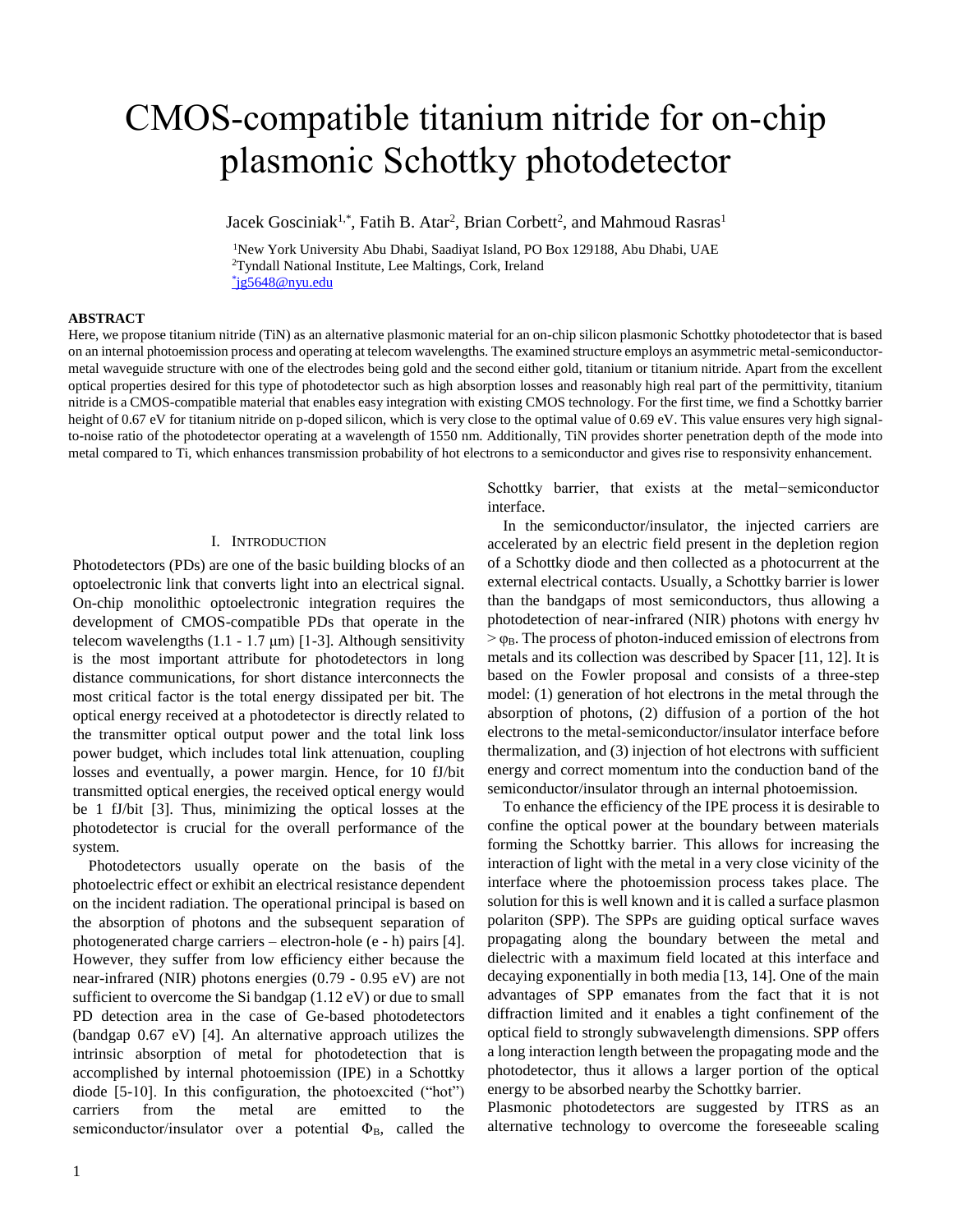limitations of conventional components [15]. It offers multiple advantages such as high integration densities, low device capacitance allowing for higher bandwidth operation, and ultralow energies to operate. SPP can decay either radiatively via emission of photons or non-radiatively through the generation of excited carriers, so-called hot carriers. These photo-excited hot carriers are able to overcome the potential barrier between the metal and semiconductor/insulator, which leads to a lightinduced charge separation and hence a measurable current. Furthermore, the potential barrier can be overcome either directly or through quantum mechanical tunnel effects with the probability depending on the barrier width and height as well as the charge carrier energy.

# II. PHOTODETECTOR DESIGN



Fig. 1. Schematic of the asymmetric metal-semiconductor-metal (MSM) waveguide structure implemented for photodetection with a light coupled from the Si waveguide to the MSM junction, which is biased with the external voltage.

The considered arrangement consists of a metalsemiconductor-metal (MSM) structure with the semiconductor Si placed between the metals (see Fig. 1), similar to the one presented in reference [5]. For this plasmonic waveguide structure, the electric field of the propagating mode reaches its maximum at both metal-semiconductor interfaces and decays exponentially into the semiconductor, with the electromagnetic energy located partially in the metal and semiconductor. The amount of energy in the metal and dielectric depends on the material's optical properties and the waveguide geometry. Furthermore, the penetration depth of the electromagnetic field into the semiconductor depends significantly on the permittivity of the semiconductor and the plasmonic waveguide configuration. In contrast, the penetration depth of light into a metal, the skin depth, depends on the metal's optical properties [13, 14]. Thus, a large negative real permittivity, which is a consequence of larger plasma frequency or larger carrier concentration, gives a small penetration into the metal, while a small imaginary permittivity leads to lower absorption in the metal [13, 14]. Based on this it can be deduced that field penetration into the metal influences the trade-off between confinement and propagation losses  $-$  i.e., the less light inside the metal and more inside the dielectric, the smaller the absorption and confinement.

Here we examine TiN as a replacement for Ti as it shows

much better plasmonic behavior and, in consequence, it is able to confine an absorbed energy much closer to metalsemiconductor interface. As a result, the hot carriers have much higher probability to be transfer through a Schottky barrier. Simultaneously, good plasmonic properties comparable with this of Au makes TiN an ideal candidate as a replacement for Au and development of CMOS-compatible photodetectors.

#### III. OPERATION PRINCIPLE

The operation principle is based on the intrinsic absorption of metals that is accomplished by internal photoemission (IPE) [5-10]. The absorbed photons in the metal creates hot carriers that are transmitted across a potential barrier at the metalsemiconductor (MS) interfaces. Plasmonics are ideally suited for realizing such photodetectors as a metal stripe can be used both to support the plasmonic mode and as electrodes, with the mode field strongly localized at the MS interface where it reaches its maximum. Thus, light is perfectly concentrated in the region where absorption leads to the highest generation rate of photo-electrons. To minimize a dark current in the presented MSM configuration, one of the metal electrodes needs to be more absorbant compared to the other. Hence, an asymmetric MSM structure is highly desired where the light is mostly absorbed in one MS interface.



Fig. 2. Energy band diagram of the Au-Si-TiN junction in (a) thermal equilibrium, no bias voltage and (b) nonequilibrium under applied forward bias voltage V, positive in the  $Au \rightarrow TiN$  direction.

The band diagram of an asymmetric MSM, Au-Si-TiN, photodetector junction is sketched in Fig. 2 with the plasmonic mode guided between the metal contacts (Fig. 1). In this junction, a SPP mode mostly dissipates its energy at the Si-TiN interface, and the absorbed photons create hot electrons in the TiN metal [24, 25]. When the maximum carrier energies exceed the Fermi energy, the hot electrons have an increased probability of crossing the potential barrier at the TiN-Si interface. Also, if the Schottky barrier height at the second MS interface (Au-Si) exceeds that of TiN-Si interface, the built-in potential difference  $\varphi_{bi}$  across the silicon core impedes electron photoemission. Therefore, no significant current flow can be observed. For an applied voltage to the Au-TiN electrodes, when a positive potential at the Au electrode exceeds  $\varphi_{\text{bi}}$ , the photoemission from TiN is enabled.

#### *A. Optical properties*

In this paper we examine the impact of different metal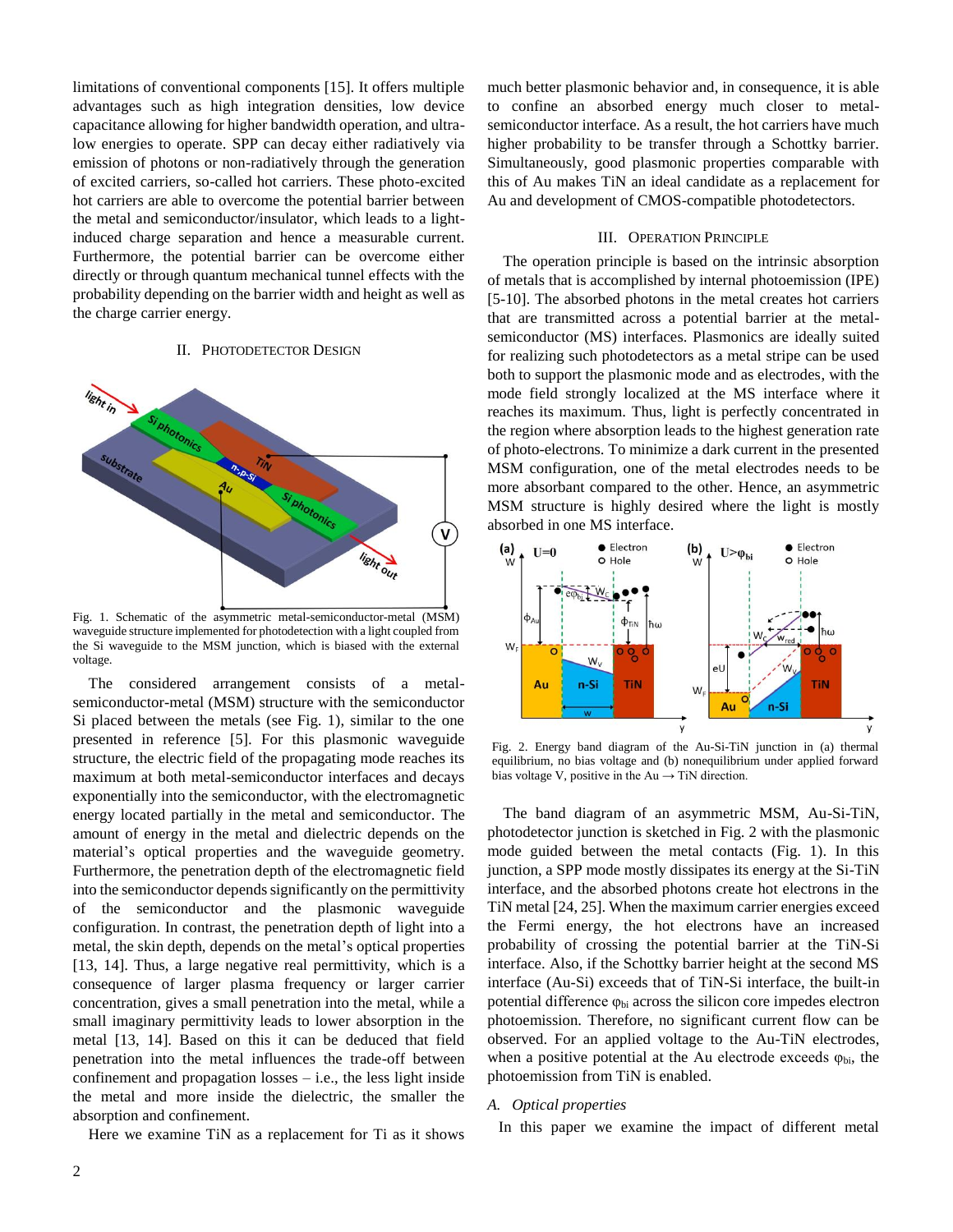materials such as gold (Au), titanium (Ti) and titanium nitride (TiN) on the performances of the photodetector. Gold has been the metal of choice for most plasmonic components [13, 14]. However, it exhibits low melting temperature, low mechanical durability, high surface energies, and incompatibility with standard complementary metal-oxide-semiconductor (CMOS) fabrication [16, 17]. These major drawbacks have inhibited the full realization of many applications. In contrast, Ti and TiN are CMOS compatible, and are characterized by high melting temperature, extreme mechanical durability and low surface energy [16]. Furthermore, TiN shows optical properties similar to those of gold which makes it attractive for many applications [16-19]. In our MSM photodetector arrangement, we keep the left electrode to be Au, while the second electrode changes between Au (symmetric MSM) [25], and Ti and TiN (asymmetric MSM) [26].



Fig. 3. Dielectric function of Au, Ti and  $TiN - (a)$  real and (b) imaginary part. For TiN the optical properties were measured for 50 nm thick film deposited on SiO2. Dielectric functions of Au and Ti were taken from a literature [18, 19].

The TiN was fabricated under different conditions and as a result it shows slightly different optical properties (Fig. 3). As observed, Au shows the highest negative real part of permittivity, while the imaginary part is the lowest among the presented materials. In comparison, Ti shows a very small negative real part of permittivity while the imaginary part is higher compared to Au. In the case of TiN, it shows a similar real part as Au, while the imaginary part of permittivity for the TiN sample TNI 2018 is higher for longer wavelengths. It is a consequence of slightly higher oxygen incorporation during a fabrication process.

#### *B. Electrical properties*

To characterize the electrical properties of TiN-Si contacts, we measured a current-voltage (I-V) characteristic of the Schottky contact for both n-doped (n=2-4  $\Omega$ ·cm) and p-doped (n=10-20  $\Omega$ ·cm) silicon. The TiN thickness was kept constant

at h=50 nm for which a sheet resistance was measured at 50  $Ω$ /sq. (ρ=2.5·104 Ω·cm) while its diameter changed from d=100 μm to d=200 μm.

A ring-shaped Au structure was formed the top contact on the TiN/p-Si device. The substrate was used as the bottom contact (inset in Fig. 4b). Current-voltage measurements were done by using a Keithley Sourcemeter.



Fig. 4. I-V characteristics of the fabricated TiN-Si junction (inset in Fig. 4(b)) for different TiN contact areas – diameter d=100 μm and d=200 μm. The Schottky barrier heights of  $\Phi_B=0.35$  eV and  $\Phi_B=0.67$  eV for (a) n-doped and (b) p-doped Si respectively.

For a Schottky photodetector, the barrier height is a very important parameter. Values of the barrier heights for Au and Ti were taken from the literature [5, 7, 20] while for TiN it was based on our I-V measurements (Fig. 4) [9]. The dark current of Schottky diode is expressed by

$$
I = SA^* T^2 exp\left(\frac{e\Phi_B}{kT}\right) \left[ exp\left(\frac{eV}{kT}\right) - 1\right]
$$

where S is the contact area,  $A^*$  is the effective Richardson constant,  $\Phi_B$  Schottky barrier height, and V is the applied voltage.

As it can be observed from Fig. 4, the smaller contact area results in a smaller dark current. However, this behavior is better pronounced for the TiN on n-doped Si (Fig. 4a) as a result of lower Schottky barrier height compared TiN on p-doped Si so more carriers can flow from TiN to Si. For p-Si (Fig. 4b) the device shows expected rectifying behavior with the forward bias region limited by the series resistance of the contact  $(R<sub>S</sub>=822 \Omega)$  and dark current in order of 8.1 nA for reverse bias of 0.1 V. The ideality factor for this device was calculated at n=1.3. On the contrary, for n-Si (Fig. 4a) the series resistance of the contact was calculated at RS=110  $\Omega$  and dark current of around 0.46 μA for a bias voltage of −0.1 V. The ideality factor was calculated again at 1.3. The Schottky barriers deducted from the curves were  $\Phi_{TiN}=0.35$  eV for n-Si and  $\Phi_{TiN}=0.67$  eV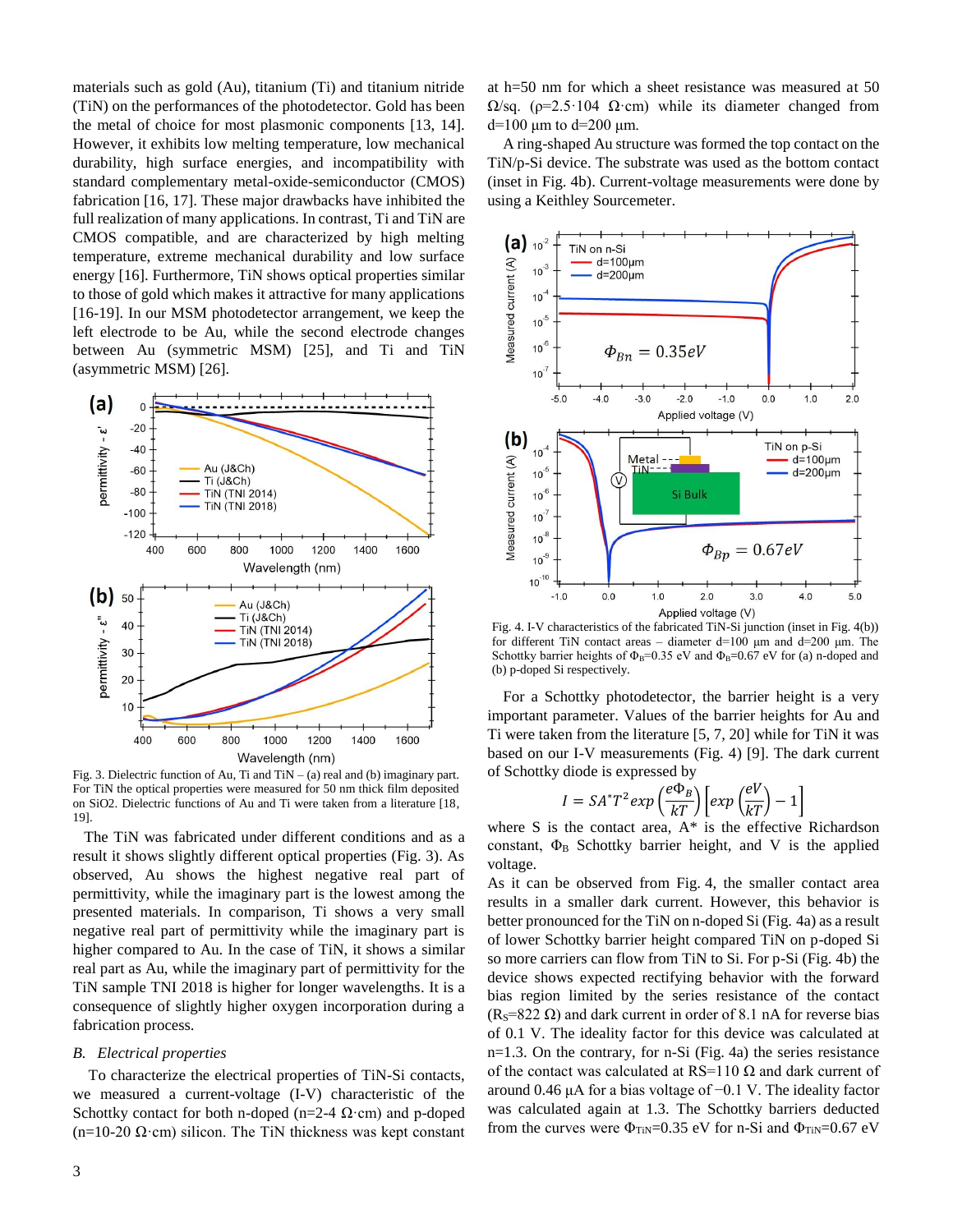for p-Si. The insert in Fig. 4(b) shows the measurement setup. The barrier height for Au on n-Si and p-Si -type substrates were taken at  $\Phi_{Au}$ =0.8 eV and  $\Phi_{Au}$ =0.32 eV respectively, while for Ti were taken at  $\Phi_{Ti}=0.5$  eV for n-Si and  $\Phi_{Ti}=0.61$  eV for p-Si.

Thus, for n-Si core based MSM structure, the calculated, established built-in potential difference across the core is  $\varphi_{bi}=0.3$  eV and  $\varphi_{bi}=0.45$  eV for Au-Si-Ti and Au-Si-TiN, respectively. For p-doped Si, the corresponding potential difference is  $\varphi_{bi} = -0.29$  eV for Au-Si-Ti and  $\varphi_{bi} = -0.35$  eV for Au-Si-TiN. A negative potential sign means a lower Schottky barrier at the Au interface compared to the second interface – Ti-Si or TiN-Si. It should be mentioned here that the Schottky barrier height between Au and p-doped Si differs greatly from



Fig. 5. Longitudinal component of the electric field inside an Si gap and into the metals for a gap width of w=100 nm and for different metal-semiconductormetal materials: (a) Au-Si-TiN (TNI 2018), (b) Au-Si-Ti, (c) Au-Si-TiN (TNI 2014) and (d) Au-Si-Au, respectively. The corresponding electric field magnitude as a function of position into the gap and metals, for all the metal combinations, is shown in (e).

the data presented in reference [5] where the Schottky barrier height was taken as  $\Phi_{Au} = 0.82$  eV. However, even references provided in this paper suggest this value refers to n-doped Si rather than p-Si [21]. Consequently, the built-in potential difference of  $\varphi_{bi}=0.2$  eV in the Au-(p-Si)-Ti used in paper [5] is not proper. However, the presented results constitute an excellent step in the realization of future waveguide-integrated photodetectors.

# IV. MSM ARRANGEMENT

When light is coupled to the MSM plasmonic waveguide it dissipates its energy at both metal-semiconductor interfaces. The amount of power absorbed at a given interface depends on the metal's optical properties – the larger the magnitude of the imaginary part of the complex permittivity, the larger the absorption. In our calculations, the complex permittivities of Au, Ti and TiN [18, 19] were taken at the wavelength of 1550 nm (Fig. 3). The MSM waveguide arrangement, where the Si core is placed between the metals, is similar to the structure presented in reference [5]. Figure 5 and 6 illustrates the longitudinal component of the electric field inside a Si gap and into the metals for a gap width of w=100 nm (Fig. 5) and w=200 nm (Fig. 6) for different metal-semiconductor-metal materials: Au-Si-TiN (TNI 2018), Au-Si-Ti, Au-Si-TiN (TNI 2014) and Au-Si-Au, respectively. The corresponding electric field profile as a function of position, for all the metal combinations, is shown in (i) and (j). This allows for observation of the influence of both material properties and gap width on the electric field's distribution inside the gap, as well as the absorption at the metal-semiconductor interfaces. Figures 7 and 8 show results for the same metal combination but for a wider gap of 500 nm. As mentioned in the "Photodetector design" section, the amount of the energy in the metal and dielectric depends on the material's optical properties and the waveguide geometry. A large negative real permittivity of a metal gives small penetration into the metal, while a small imaginary permittivity leads to lower losses, hence absorption. The penetration depth into the metal is defined mostly by the longitudinal component of the electric field. For waveguide-integrated photodetectors, the smaller penetration depth into the metal means more hot carriers can participate in the transition to the semiconductor, enhancing the photocurrent. As the penetration depth in the metal increases, the transition probability decreases. Hot electrons generated far from the metal-semiconductor interface can lose their energy through scattering which reduces the transition probability to the semiconductor. Thus, for photodetection purposes the main objective is to achieve high absorption as close as possible to the metal-semiconductor interface.



Fig. 6. Longitudinal component of the electric field inside an Si gap and into the metals for a gap width of w=200 nm for different metal-semiconductormetal materials: (a) Au-Si-TiN (TNI 2018), (b) Au-Si-Ti, (c) Au-Si-TiN (TNI 2014) and (d) Au-Si-Au, respectively. The corresponding electric field magnitude as a function of position into the gap and metals, for all the metal combinations, is shown in (e).

For the Au-Si-Au structure, the electric field distribution both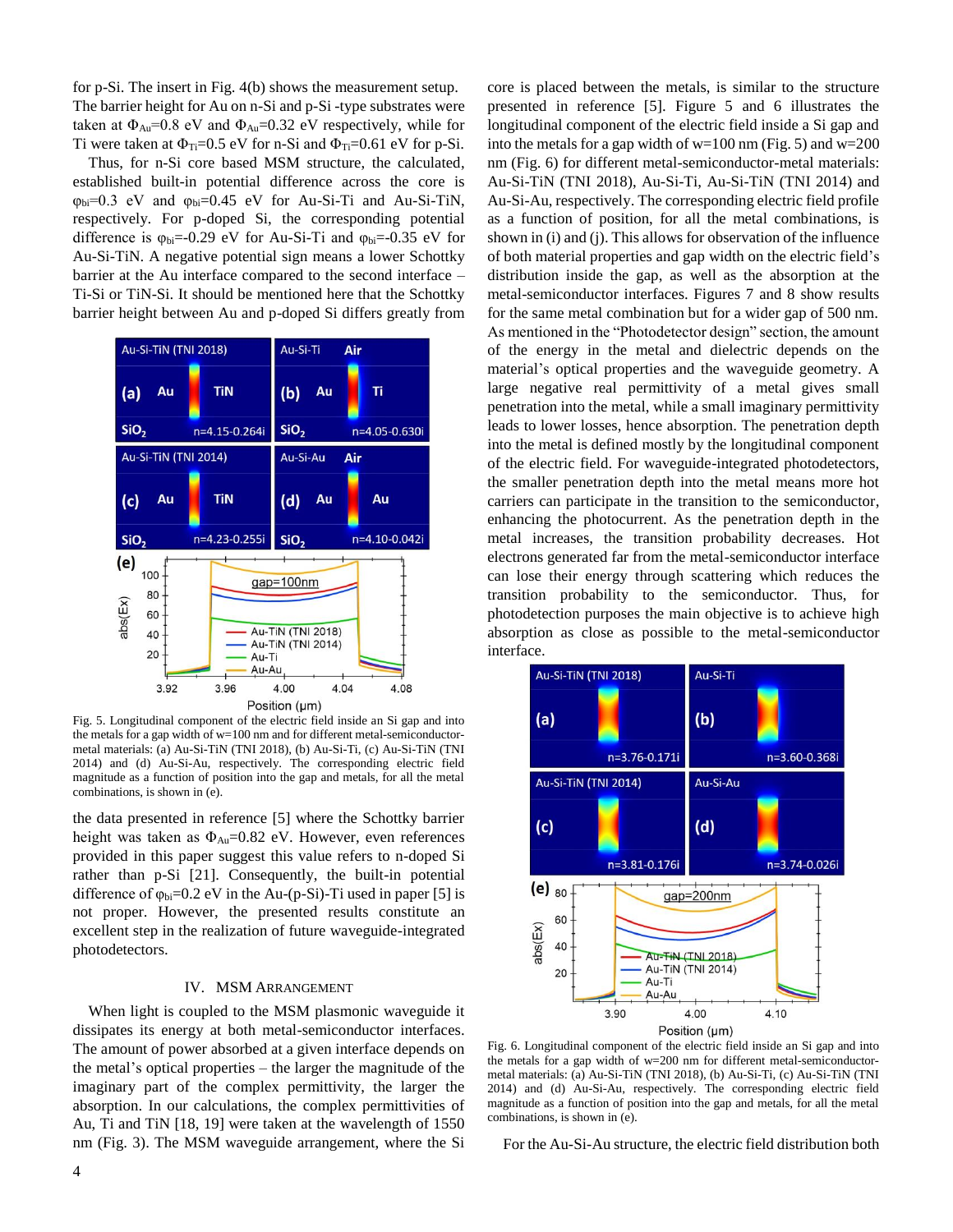in the gap and in the metal is symmetric, which limits its application in a photodetector. Furthermore, absorption in the metal is very small, thus not a significant amount of hot carriers are generated. In comparison, the absorption in the metal is highly enhanced when Ti-Si or TiN-Si interfaces are used in Au-Si-Ti or Au-Si-TiN structures, respectively.

The electric field magnitude into a metal-semiconductor interface for a gap width of  $g=100$  nm and for Ti-Si interface reaches 19.3 (a.u.) while for the TiN-Si interface it exceeds 15.1 (a.u.) and 13.6 (a.u.). Simultaneously, the absorption depth for Ti is much longer and even after 50 nm the electric field into a metal reaches a magnitude of 6.3 (a.u.) while for TiN this value is achieved after only 25 nm.

As mentioned earlier, hot carriers generated far from the metal-semiconductor interface have a low probability of participating in a transition to a semiconductor. Taking into account an electron mean free path into Ti and TiN that is in the range of 50 nm [27], we expect a low probability of transition for the hot carriers generated above this distance. It is worth noticing that the imaginary part of the mode effective index for the Au-Si-Ti structure  $(n_{im}=0.630 \cdot i)$  is more than 2.5 times higher than the imaginary part of the Au-Si-TiN structure  $(n_{im}=0.264 \cdot i$  and  $n_{im}=0.255 \cdot i)$  (Fig. 5). Thus, making the Au-Si-



Fig. 7. Longitudinal component of the electric field inside a Si gap and into the metals for a gap width of w=500 nm and for (a) symmetric Au-Si-Au structure, and (b) asymmetric Au-Si-Ti structure.

TiN photodetector twice as long we can achieve even better absorption into the metal and, simultaneously, more hot carriers will be generated close to the TiN-Si interface that can participate in a photocurrent generation. As reported in references [29], the bandwidth of the MSM photodetectors is usually not limited by the RC time but rather by the carrier transit time. Thus, making a photodetector even 2.5 times longer will not influence its bandwidth.



Fig. 8. Longitudinal component of the electric field inside a Si gap and into the metals for a gap width of w=500 nm and for asymmetric Au-Si-TiN structures with TiN obtained under slightly different deposition conditions - (a) sample TiN 2014 and (b) sample TiN 2018. Corresponding permittivities from Fig. 3.

Even more pronounced behavior is observed for the wider gap of g=200 nm (Fig. 6). The magnitude of the electric field at the Ti-Si interface for the Au-Si-Ti structure reaches 12.8 (a.u.) and drops to 4.3 (a.u.) after 50 nm inside the Ti. In comparison, the magnitude of the electric field at the TiN-Si interface reaches 11.4 (a.u.) and drops to 2 (a.u.) after the same distance of 50 nm inside the TiN. Furthermore, the imaginary part of the mode effective index for the Au-Si-Ti  $(n_{im}=0.368 \cdot i)$  structure is over twice as higher as the Au-Si-TiN structures  $(n_{im}=0.171 \cdot i$ and  $n_{im}=0.176 \cdot i$ ; as a result, a twice as long Au-Si-TiN photodetector can provide the same absorption losses. At the same time, it can ensure much more hot carrier generation in a shorter distance from the metal-semiconductor interface.

When the gap between metals is further increased to  $g=500$ nm, the absorption losses for a symmetric Au-Si-Au structure decrease as a result of lower electric field penetration into the Au (Fig. 7a). However, for the asymmetric structures (Fig. 7b and Fig. 8a, b), it can be observed that two separate modes propagate on each side of the metal-semiconductor interface. For the Au-Si-Ti structure, the real part of the mode effective index for the mode associated with the Au-Si interface is significantly higher than the Ti-Si mode effective index, while absorption is around 20 times smaller  $(n_{\text{eff}}=3.45-0.033 \cdot i \text{ for Au-}$ Si and  $n_{\text{eff}}$ =3.27-0.656 $\cdot$ i for Ti-Si). On the contrary, for the Au-Si-TiN structure the real part of mode effective index for both modes associated with the Au-Si and TiN-Si interfaces are very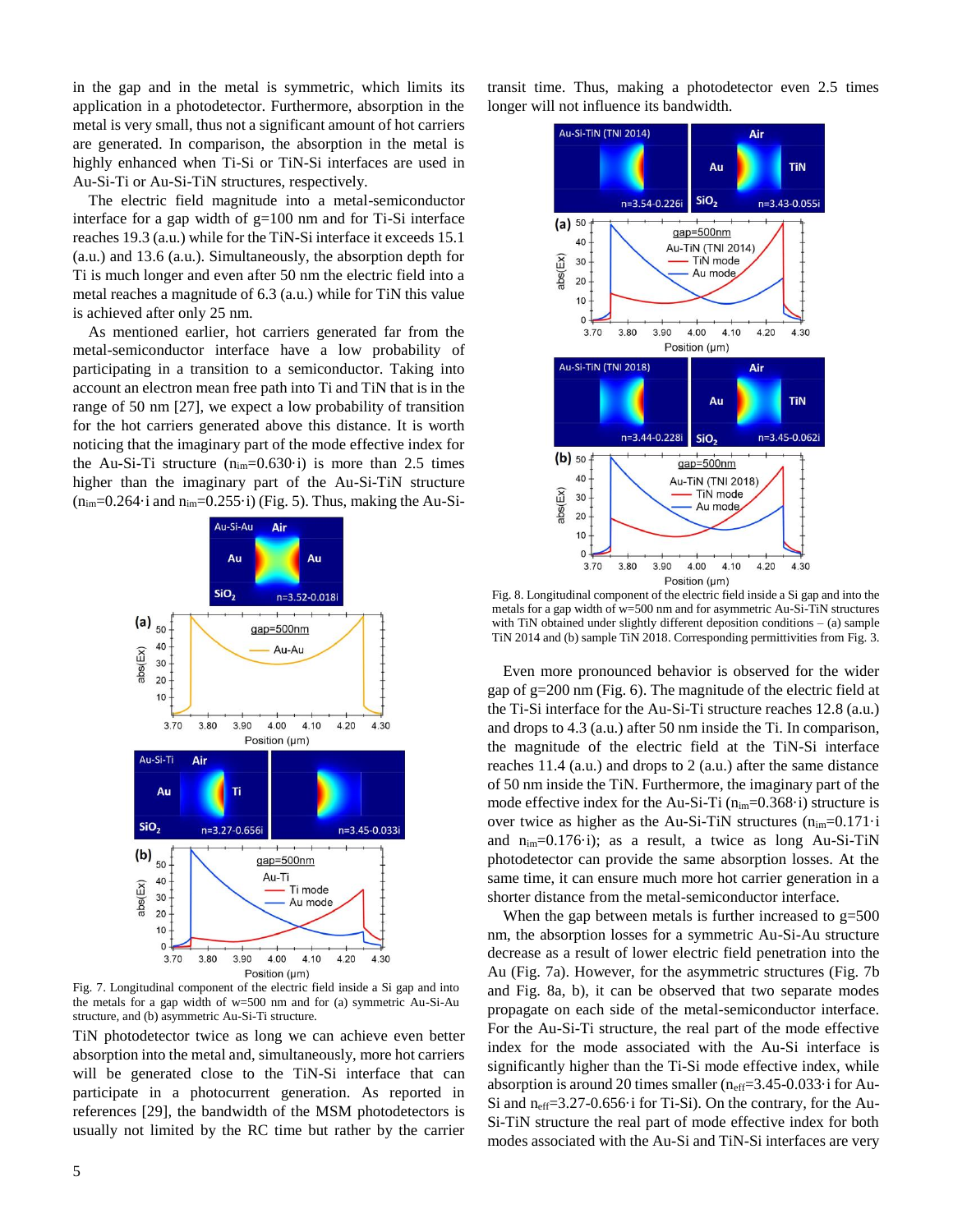close to each other, with the absorption of mode associated with TiN-Si interface is 4-5 times higher compared to mode bounded to the Au-Si interface. Simultaneously, the electric field decays much faster at the TiN-Si interface compared to the Ti-Si interface, thus many more hot electrons can participate in a transition to the Si.

For TiN-Si interface, 90 % of the power is absorbed within 33 nm thick TiN area attached to Si. Compared to it, for Ti-Si interface this area increases to 50 nm [27]. Taking into account the electron mean free path in TiN and Ti being evaluated at 50 nm, the hot electron generated in TiN has higher probability to participate in transition to Si without interfacing a scattering compared to Ti. As a result, the internal quantum efficiency increases calculated at 35 % can be achieve.

# V. DARK CURRENT

Apart from the responsivity and bandwidth, another important figure of merit of the photodetector is the signal-tonoise ratio (SNR) [28] defined as  $SNR = i_s^2/i_n^2$  where  $i_s$  and  $i_n$ are the signal and noise currents, respectively. It is highly desired to enhance the signal while keeping the noise at low level. One solution to achieve a high SNR is by reducing the dimensions of the active Schottky junction area. Another solution is through optimizing the Schottky barrier between metal and semiconductor that should be as close as possible to the optimal value of ∼ 0.697eV at telecom wavelength of 1550 nm ( $\sim 0.8$ eV) that is calculated from  $\Phi_{\text{Bopt}} = h\nu - 4kT/e$  [28]. Thus, the Schottky barrier height between TiN and p-doped Si being calculated at  $\Phi_B = 0.67$  eV based on our measurements is almost perfect when compared with the optimal value of  $\Phi_{\text{Bopt}}$ =0.697 eV for an ideal diode [28]. As a result, the p-Si-TiN provides a Schottky barrier height of 0.67 eV that it is much closer to the ideal value compared to p-Si-Ti or p-Si-Au contacts that were measured at 0.61 eV and 0.32 eV, respectively [28].

### VI. CONCLUSION

We propose titanium nitride as an alternative material for application in waveguide-integrated photodetectors. In addition to its CMOS-compatibility with standard fabrication technology, TiN offers superior electrical properties in terms of the Schottky barrier height, calculated at 0.67 eV for a junction formed between TiN and p-doped Si, and 0.35 eV for a junction between TiN and n-doped Si. The value of 0.67 eV is very close to the optimal Schottky barrier height of 0.69 eV for an operating wavelength of 1550 nm  $(-0.8 \text{ eV})$  that ensures very high signal-to-noise ratio performances. Simultaneously, titanium nitride offers superior optical properties for photodetection purposes – reasonably high negative real part of permittivity and reasonably high imaginary part enabling a high absorption and reduced penetration depth compared to Ti. All of those properties make titanium nitride a favorable material for fabrication of on-chip photodetectors.

# **REFERENCES**

- [1]. D. A. B. Miller, "Attojoule Optoelectronics for Low-Energy Information Processing and Communications," J. of Lightw. Technol. 35(3), 346- 396, 2017.
- [2]. L. C. Kimerling, D-L Kwong, and K. Wada, "Scaling computation with silicon photonics," MRS Bulletin 39, 687-695 (2014).
- [3]. D. Thomson at el., "Roadmap on silicon photonics," J. of Optics 18, 073003,2016.
- [4]. S. Assefa, F. Xia. And Y. A. Vlasov, "Reinventing germanium avalanche photodetector for nanophotonic on-chip interconnects," Nature 464, 80-85, 2010.
- [5]. S. Muehlbrandt, A. Melikyan, T. Harter, K. Kohnle, A. Muslija, P. Vincze, S. Wolf, P. Jakobs, Y. Fedoryshyn, W. Freude, J. Leuthold, C. Koos, and M. Kohl, "Silicon-plasmonic internal-photoemission detector for 40 Gbit/s data reception," Optica 3(7), 741-747, 2016.
- [6]. I. Goykhman, U. Sassi, B. Desiatov, N. Mazurski, S. Milana, D. de Fazio, A. Eiden, J. Khurgin, U. Levy, and A. C. Ferrai, "On-Chip Integrated, Silicon-Graphene Plasmonic Schottky Photodetector for High Responsivity and Avalanche Photogain," Nano Lett. 16(5), 3005- 3013, 2016.
- [7]. I. Goykhman, B. Desiatov, J. Khurgin, J. Shappir, and U. Levy, "Locally Oxidized Silicon Surface-Plasmon Schottky Detector for Telecom Regime," Nano Lett. 11(6), 2219-2224, 2011.
- [8]. I. Goykhman, B. Desiatov, J. Khurgin, J. Shappir, and U. Levy, "Waveguide based compact silicon Schottky photodetector with enhanced responsitity in the telecom spectral band," Opt. Express 20(27), 28594, 2012.
- [9]. J. Gosciniak, Fatih B. Atar, Brian Corbett, and Mahmoud Rasras, "Plasmonic Schottky photodetector with metal stripe embedded into semiconductor and with a CMOS-compatible titanium nitride," Sci. Rep. 9, 6048 (2019).
- [10]. N. Othman, and P. Berini, "Nanoscale Schottky contact surface plasmon "point detectors" for optical beam scanning applications," Appl. Optics 56(12), 3329-3334, 2017.
- [11]. W. E. Spicer, "Photoemissive, Photoconductivite, and Optical Absorption Studies of Alkali-Antimony Compounds," Phys. Rev. 112, 114-122, 1958.
- [12]. W. E. Spicer, "Negative affinity 3-5 photocathodes: Their physics and technology," Appl. Phys. 12, 115-130, 1977.
- [13]. D. K. Gramotnev, and S. I. Bozhevolnyi, "Plasmonic beyond the diffraction limit," Nat. Photonics 4, 83-91, 2010.
- [14]. W. L. Barnes, A. Dereux, and T. W. Ebbesen, "Surface plasmon subwavelength optics," Nature 424, 824-830, 2003.
- [15]. "International Technology Roadmap for Semiconductors 2.0" 2015 Edition.
- [16]. P. R. West, et al., "Searching for better plasmonic materials," Laser & Photonics Review 4(6), 795-808, 2010.
- [17]. G. V. Naik, V. M. Shalaev, and A. Boltasseva, "Alternative plasmonic materials beyond gold and silver," Adv. Materials 25(24), 3264-3294, 2013.
- [18]. J. Gosciniak, J. Justice, U. Khan. M. Modreanu, and B. Corbett. "Study of high order plasmonic modes on ceramic nanodisks," Opt. Express 25(6), 5244, 2017.
- [19]. J. Gosciniak. J. Justice, U. Khan, and B. Corbett, "Study of TiN nanodisks with regard to application for Heat-Assisted Magnetic Recording," MRS Advances 1(5), 317-326, 2016.
- [20]. W. Li, and J. G. Valentine, "Harvesting the loss: surface plasmon-based hot electron photodetection," Nanophotonics 6(1), 177-191, 2015.
- [21]. T. P. Chen, T. C. Lee, C. C. ling, C. D. Beling, and S. Fung, "Current transport and its effect on the determination of the Schottky-barrier height in a typical system: Gold on silicon," Solid-State Electronics 36(7), 949-954, 1993.
- [22]. T. Harter, et al., "Silicon-plasmonic integrated circuits for terahertz generation and coherent detection," Nat. Photonics 12, 625-633, 2018.